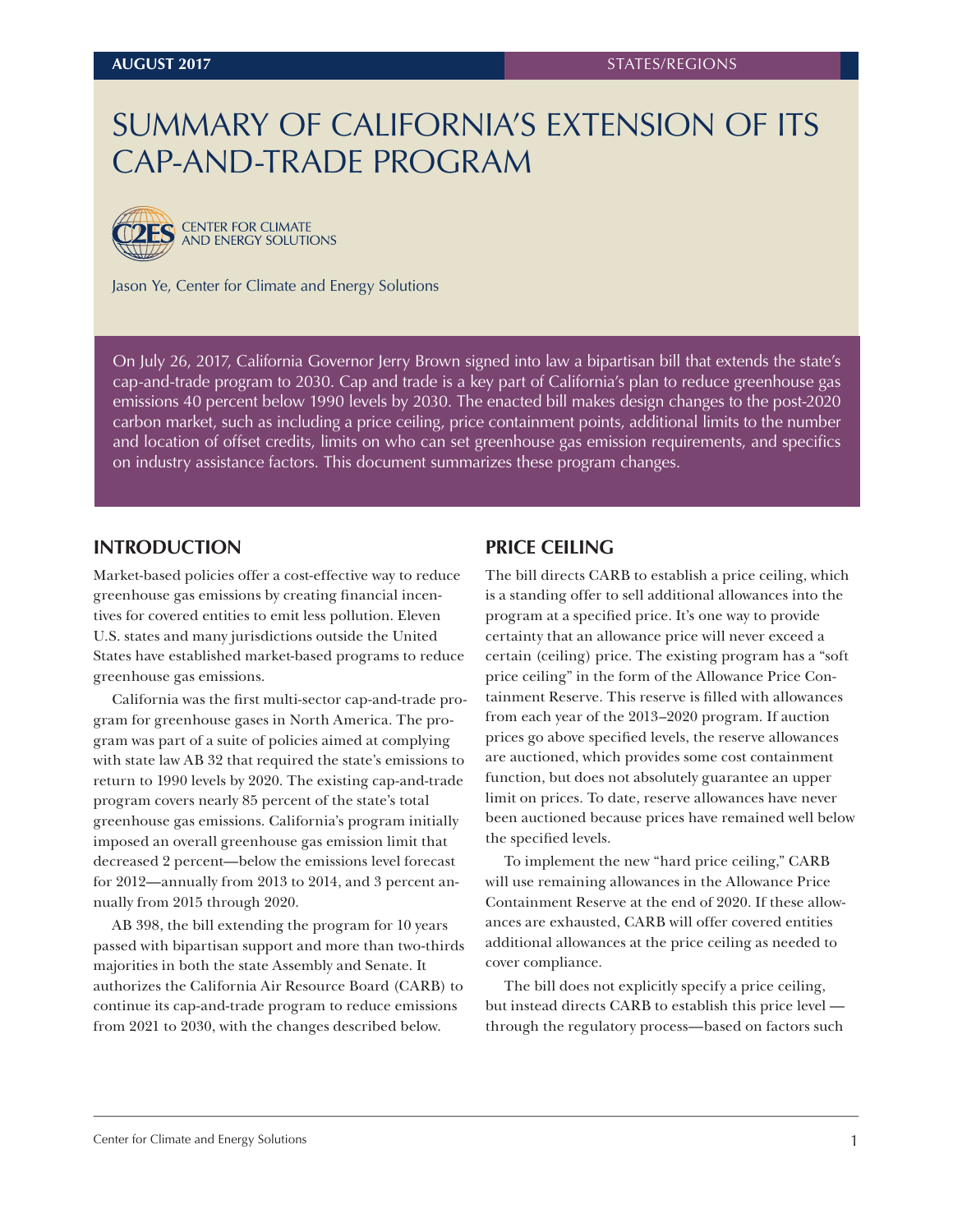as: the need to avoid adverse impacts on households and businesses, the social cost of greenhouse gases, the allowance price, auction floor price, the 2020 prices of the Allowance Price Containment Reserve, and potential for environmental and economic leakage.

### **PRICE CONTAINMENT POINTS**

The bill establishes two price containment points below the price ceiling and directs CARB to offer covered entities nontradable allowances at these containment points. The price containment points are similar to the existing Allowance Price Containment Reserve in that they are designed to help constrain compliance costs. However, the price containment points differ in that the prices will be made relative to the price ceiling while the strategic reserve has three tiers at specified prices and escalation rates. The price tiers were \$40, \$45, \$50, in 2013, rising 5 percent annually above inflation. As of June 2017, the tier prices were (\$50.69, \$57.04, and \$63.37).<sup>1</sup>

Each of the price containment points will be made up of one-third of available allowances in the price containment reserve at the end of 2017. In addition, allowances that are unsold for more than 24 months will be transferred to the Allowance Price Containment Reserve.

### **OFFSET CREDIT LIMITS**

The bill limits the overall quantity of offset credits and the use of out-of-state credits. An offset credit is generated from a project not covered by the cap-and-trade program or required by any other program. These credits must demonstrate ownership and have verifiable greenhouse gas emission reductions. After CARB approval, these credits can be transferred and used by regulated sources to meet their greenhouse gas emission reduction obligations. Under the current cap-and-trade program, offset credits can make up as much as 8 percent of the total amount of allowances used for compliance by a covered entity. AB 398 reduces this amount. From 2021 to 2025, up to 4 percent of a covered entity's compliance obligation can be met by offsets and half of these must be in-state or "provide direct environmental benefits" to California. From 2026 to 2030, up to 6 percent of a covered entity's compliance obligations can be met by offsets but again, at least half must benefit California.

#### **INDUSTRY ASSISTANCE**

The current regulation includes a provision for providing free allowances to manufacturing facilities in the state. The number that each facility receives is determined by its historic emissions performance relative to industry benchmarks, its exposure to trade competition from jurisdictions without carbon pricing, and other factors. The free allocation assistance began at a high level, to allow the industrial sector time to adjust its operations to the carbon price, and was to phase out after 2020. The program extension removed the phase out, and keeps industrial assistance at current levels through 2030.

### **USE OF REVENUES**

The bill states that it is the intent of the legislature that revenues collected from the cap-and-trade program be used in accordance to specified orders of priorities, but the bill does not define how revenues should be used.

Existing laws require revenues collected from the current cap-and-trade program be deposited into the Greenhouse Gas Reduction Fund, and continuously appropriate 60 percent of the annual revenues for: transit, affordable housing, sustainable communities, and highspeed rail purposes.

Under the post-2020 program, revenues from the capand-trade program should prioritize:

- 1. Air toxics and criteria air pollutants from stationary sources
- 2. Low- and zero-carbon transportation
- 3. Sustainable agricultural practices that promote the transition to clean energy, water efficiency, and improve water quality
- 4. Health forests and urban greening
- 5. Short-lived climate pollutants
- 6. Climate adaptation and resiliency
- 7. Climate and clean energy research

A companion bill, ACA 1, was also signed into law in July 2017. ACA 1 will put a ballot measure to state vote in June 2018 that will amend the state constitution to require a two-thirds vote in the legislature on appropriating revenues from the cap-and-trade program starting in 2024.2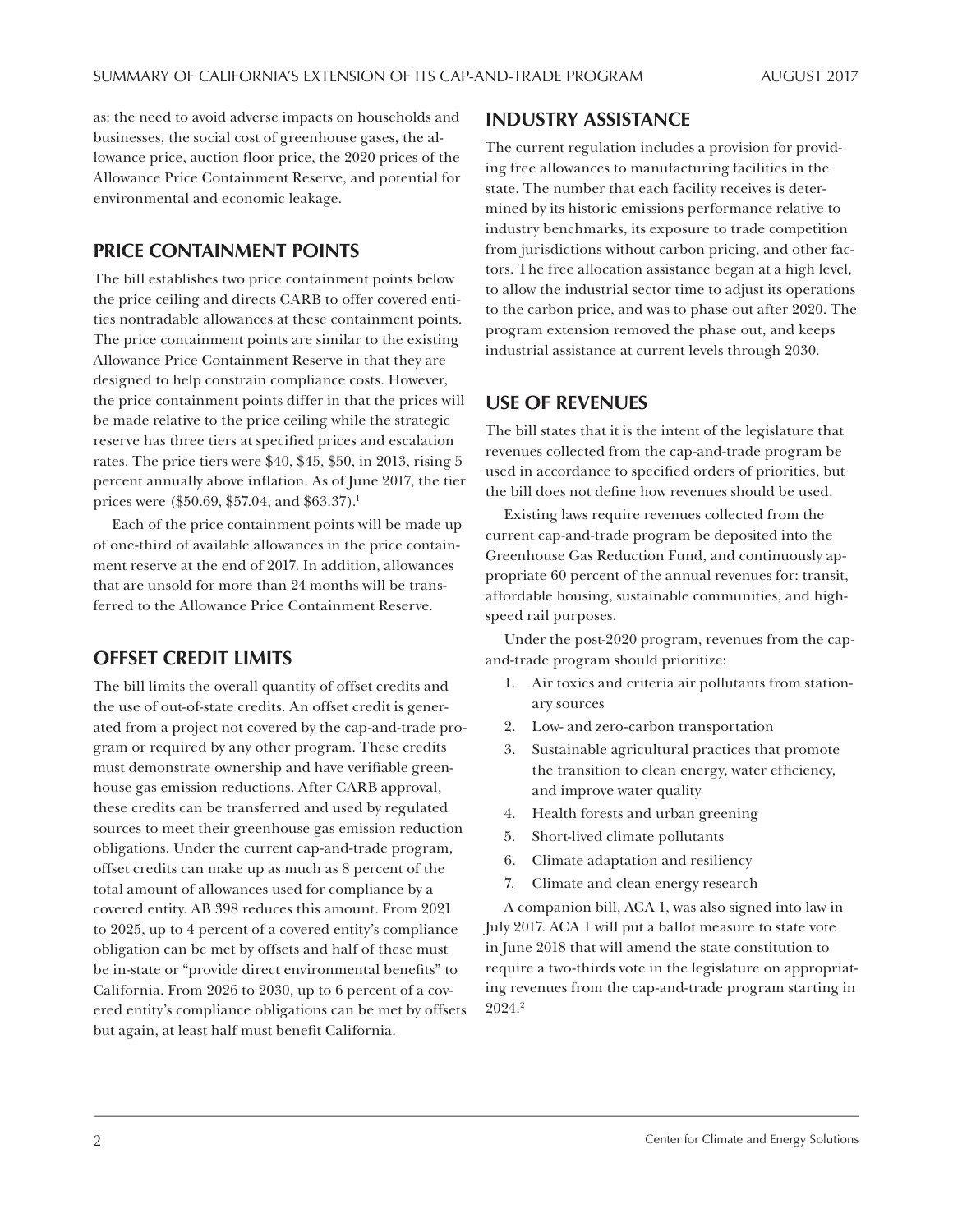## **SCOPING PLAN**

The bill requires CARB to update its Scoping Plan by 2018 on how the state plans to achieve greenhouse gas reductions through 2030. The bill requires all greenhouse gas rules and regulations adopted by CARB to be consistent with the Scoping Plan. The existing law requires CARB to update its Scoping Plan every five years.

# **LOCAL AIR POLLUTION**

AB398 prohibits the state's air pollution districts from adopting or implementing a carbon dioxide emission re-

duction regulation for stationary sources that are already covered by the state's cap-and-trade program.

Local air pollution issues are addressed in a companion bill, AB 617, which was signed into law alongside AB 398 in July 2017.3 AB 617 increases monitoring of criteria air pollutants and toxic air containments, implements community air monitoring systems in disadvantaged communities, requires an expedited schedule for best available retrofit control technology at major emitting facilities, and imposes stricter penalties for those violating air pollutant regulations.